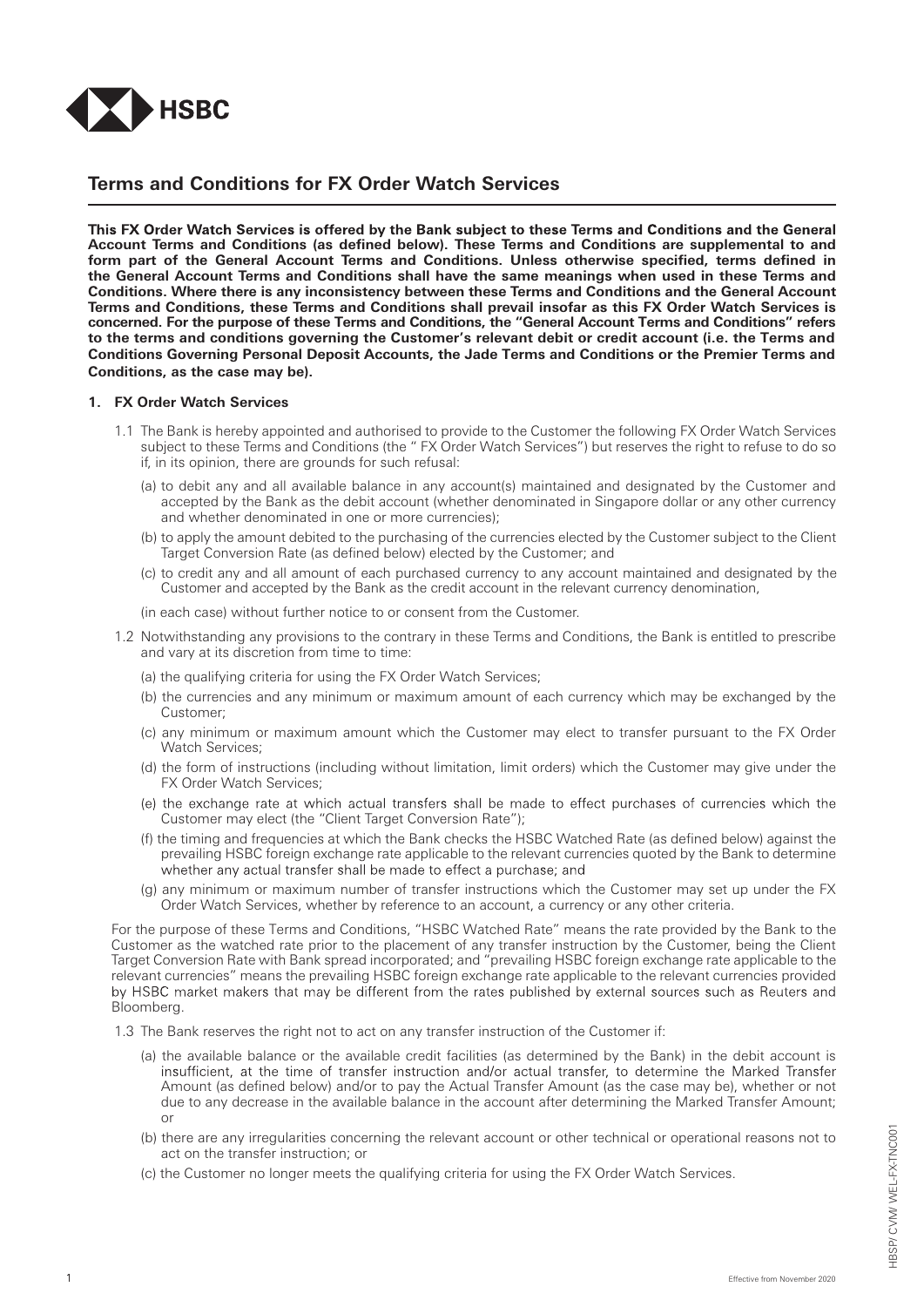## **2. Client Target Conversion Rate**

- 2.1 The Customer shall elect his Client Target Conversion Rate and notify the Bank of his election in such manner as the Bank may require from time to time.
- 2.2 Subject to the agreement of the Bank, the Customer may instruct the Bank in such manner as the Bank may require from time to time to vary any Client Target Conversion Rate and/or to cancel any transfer instruction.<br>Any instruction received by the Bank pursuant to this Clause shall not be effective until after such instructio accepted by the Bank and the Bank has been given reasonable time to process it. The Bank shall be entitled to continue to act on any existing accepted transfer instruction unless and until the Bank has received, accepted and processed the Customer's instructions otherwise.
- 2.3 Subject to the agreement of the Bank, the Customer may elect an amount to be converted or an amount to be converted into (the "transfer amount"), and the marked transfer amount ("Marked Transfer Amount") shall be determined by the Bank with reference to such transfer amount and the Client Target Conversion Rate, and may be rounded off as the Bank thinks appropriate. On receipt by the Bank of any transfer instruction and until completion of the actual transfer, the Customer shall not be entitled to withdraw all or any part of the Marked Transfer Amount (in the form of available balance and/or credit facility) from the debit account and the Marked Transfer Amount shall not constitute a debt owed by the Bank to the Customer. The Customer hereby charges the said amount in favour of the Bank as security for the Bank's actual or contingent liabilities in respect of the said transfer. The Bank shall not be under any obligation to ensure that any minimum credit balance remains in the debit account and the Customer is liable for any resulting overdraft or amount owed to the Bank in such circumstances.
- 2.4 At the time of actual transfer, the Bank shall debit an amount which is determined by the Bank with reference to the transfer amount elected by the Customer and the then prevailing exchange rate ("Actual Transfer Amount") from the debit account provided that:
	- (a) if the available balance or the available credit facilities (as determined by the Bank) in the debit account is insufficient at the time of actual transfer,

(i) the Bank has the right not to act on the transfer instruction in which case the instruction shall lapse, no transfer shall be made and the Customer shall be liable for any loss or expenses incurred by the Bank in such circumstances, or

(ii) the Bank may continue to act on the transfer instruction and the Customer shall be liable for any resulting authorized or unauthorized overdraft and any loss or expenses incurred by the Bank in such circumstances;

(b) if the amount to be purchased pursuant to the transfer cannot be credited to the account designated to receive such amount, the instruction shall lapse, no transfer shall be made and the Customer shall be liable for any loss or expenses incurred by the Bank in such circumstances.

The Bank will collect the loss and/or expenses on the same day that such loss is incurred or on any later date(s) and from any one or more of the Customer's account(s) as the Bank shall decide in its discretion. The Bank shall not be under any obligation to ensure that any minimum credit balance remains in the debit account or no overdraft will result after debiting the Actual Transfer Amount.

## **3. Transactions**

- 3.1 The Bank shall, at such time and frequency as the Bank shall in its discretion consider appropriate, check the HSBC Watched Rate against the prevailing HSBC foreign exchange rate applicable to the relevant currencies at the time(s) of checking. Unless the Bank has made other arrangements with the Customer in writing, the Bank shall be entitled to effect a currency transaction for the Customer at the Client Target Conversion Rate if the HSBC Watched Rate meets the prevailing HSBC foreign exchange rate applicable to the relevant currencies at the time of checking. The Bank shall not be under any obligation to check the HSBC Watched Rate against the rates prevailing in the relevant foreign exchange market on a real time basis, nor to effect any currency transaction at such rates. The Bank makes no warranty, express or implied, that any prevailing rate quoted by the Bank represents a rate available elsewhere in the market or is the same as the rate quoted or provided by the Bank through other means channels or services. The HSBC Watched Rate will be checked against the prevailing HSBC foreign exchange rate applicable to the relevant currencies at a frequency or interval of every 10 seconds or such other frequency or interval as may be determined by the Bank from time to time (each, an "Interval"). The Customer acknowledges that the Bank shall only check the HSBC Watched Rate against the prevailing HSBC foreign exchange rate applicable to the relevant currencies at the Intervals determined by the Bank, and any rate which meets the HSBC Watched Rate between Intervals will not be checked and no FX Target Limit Order shall in such circumstances be effected.
- 3.2 The Customer acknowledges that no warranty or guarantee is given by the Bank that the Bank will effect any transaction for the Customer pursuant to the FX Order Watch Services. The Bank may be unable to check whether the HSBC Watched Rate matches the prevailing HSBC foreign exchange rates applicable to the relevant currencies or to effect any transaction notwithstanding that the HSBC Watched Rate may have been matched due to the circumstances referred to in Clause 3.1, the volume of instructions and transactions, market circumstances or other factors beyond the Bank's reasonable control which may be existing at the relevant time. The Bank shall not be liable for any loss or damage which the Customer may suffer or incur as a result of the HSBC Watched Rate not being checked or matched or any transaction not being effected due to the above circumstances. The Customer acknowledges that in a rapidly changing market the rate quoted to the Customer may no longer remain in effect at the time a transfer instruction is received by the Bank, and agrees that the Bank shall not be liable for any losses the Customer may suffer arising out of or in relation to such event.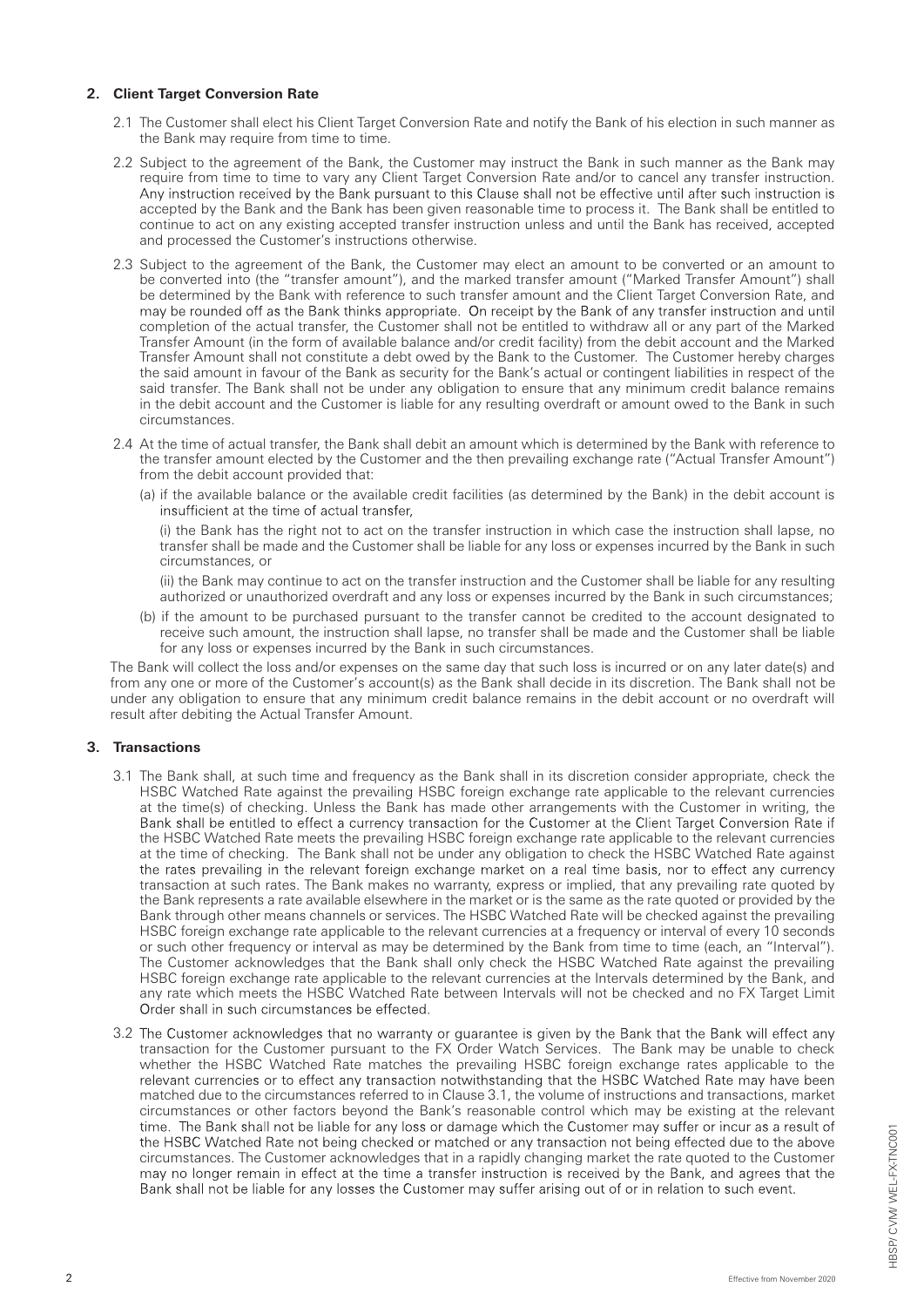- 3.3 The Bank may, but is not obliged to, notify the Customer, via FX Rate Alerts (as defined in the FX Rate Alerts Services Terms and Conditions) when the HSBC Watched Rate meets the prevailing HSBC foreign exchange rate applicable to the relevant currencies at the time of checking, or via other eAlerts or means of the execution, expiry or cancellation of any transfer instruction. The provision by the Bank and use by the Customer of such FX Rate Alerts and other eAlerts service in relation to the FX Order Watch Services are subject to the FX Rate Alerts Services Terms and Conditions.
- 3.4 The Customer agrees that the Customer is responsible for confirming the accuracy and completeness of the details of any transfer instruction before submitting it to the Bank. The Bank is entitled to rely on any transfer instructions the Customer submits. The Customer acknowledges and agrees to bear the risk of any delay or error or the risk of any unauthorised instructions. The Bank shall be entitled to act in accordance with its regular business practice and procedure and will only accept transfer instructions insofar as it is (in the Bank's opinion) practicable and reasonable to do so.
- 3.5 The Bank shall have no duty to verify the identity, capacity or authority of the person submitting transfer instructions via the Customer's login credentials (including login user name, password, security code or any other code or Digital Secure Key or Security Device or credentials for accessing the Bank's service), provided the Customer has not notified the Bank in writing that the said credentials have been compromised. Transfer instructions which have been submitted via the Customer's login credentials and which the Bank believes in good faith to have been provided by the Customer shall be irrevocable and binding on the Customer even if such transfer instructions are in fact submitted by someone else.
- 3.6 The Customer expressly authorises the Bank to record all transfer instructions and any interactions that the Customer may have with the Bank or its representatives. If a dispute arises in relation to the nature and content of any communications between the Customer and the Bank, the Bank's recording, or a copy or transcript thereof certified as being a true copy or transcript by an officer of the Bank, shall be conclusive evidence as to the nature and content of such communications, unless and until the contrary is established and may be used as evidence in such dispute.
- 3.7 All transaction data relating to FX Order Watch Services will automatically be stored in the Bank's system for a minimum period required under the applicable laws regulation and rules and thereafter may be deleted without further notice to the Customer.

## **4. Fees**

The Bank reserves the right to charge fees in relation to the use and/or termination of the FX Order Watch Services and to revise such fees. The Bank shall determine and notify the Customer of the rate of any fee from time to time which shall be binding on the Customer if the Customer continues to maintain or use the FX Order Watch Services after the effective date for imposing the fee or the revised fee. Fees may be collected from the Customer in s manner and at such intervals as the Bank may specify. Paid fees are not refundable except otherwise specified by the Bank.

## **5. Liability and Indemnity**

- 5.1 The Bank shall not be liable for losses of any kind which may be incurred by the Customer as a result of the provision of the FX Order Watch Services by the Bank in accordance with the Customer's instructions nor in any other case unless due to the negligence or wilful default of the Bank or its officers or employees. The Bank shall not have any liability whatsoever if any transfer instruction given by the Customer is not performed or is only partially performed due to the circumstances set out in Clause 3, market conditions or any other cause beyond its reasonable control.
- 5.2 The Customer shall indemnify, hold harmless and keep indemnified, the Bank, its officers and employees against all claims, liabilities, damages and losses of any kind which may be incurred by any of them, all actions or proceedings which may be brought by or against any of them and all costs and expenses of any kind of reasonable amount and reasonably incurred by any of them in connection with the provision of the FX Order Watch Services and/or as a result of any default by the Customer unless due to the negligence or wilful default of the Bank or its officers or employees and this indemnity shall continue despite the termination of the FX Order Watch Services and/or these Terms and Conditions.

## **6. Variation and Termination**

- 6.1 The Bank has the right to determine and vary from time to time the scope and extent of the FX Order Watch Services.
- 6.2 These Terms and Conditions can be amended by the Bank from time to time on giving prior notice to the Customer by way of display in the Bank's premise or by such other method as the Bank thinks fit. If the Customer does not terminate the FX Order Watch Services prior to the expiry of the notice period, the Customer shall be deemed to<br>have agreed to such amendment. Such amendment shall become effective:
	- (a) in the case of any amendment affecting fees and charges within the Bank's control, or affecting your liabilities or obligations, after 30 days' notice, or
	- (b) in any other case, after such reasonable notice as the Bank may prescribe from time to time.
- 6.3 The Bank may, at any time, without giving notice or reasons temporarily or permanently suspend or terminate the FX Order Watch Services or its use by the Customer. Any suspension or termination of the FX Order Watch Services is without prejudice to and shall not affect the liabilities and rights which have accrued between the Customer and the Bank prior to the date of suspension or termination.